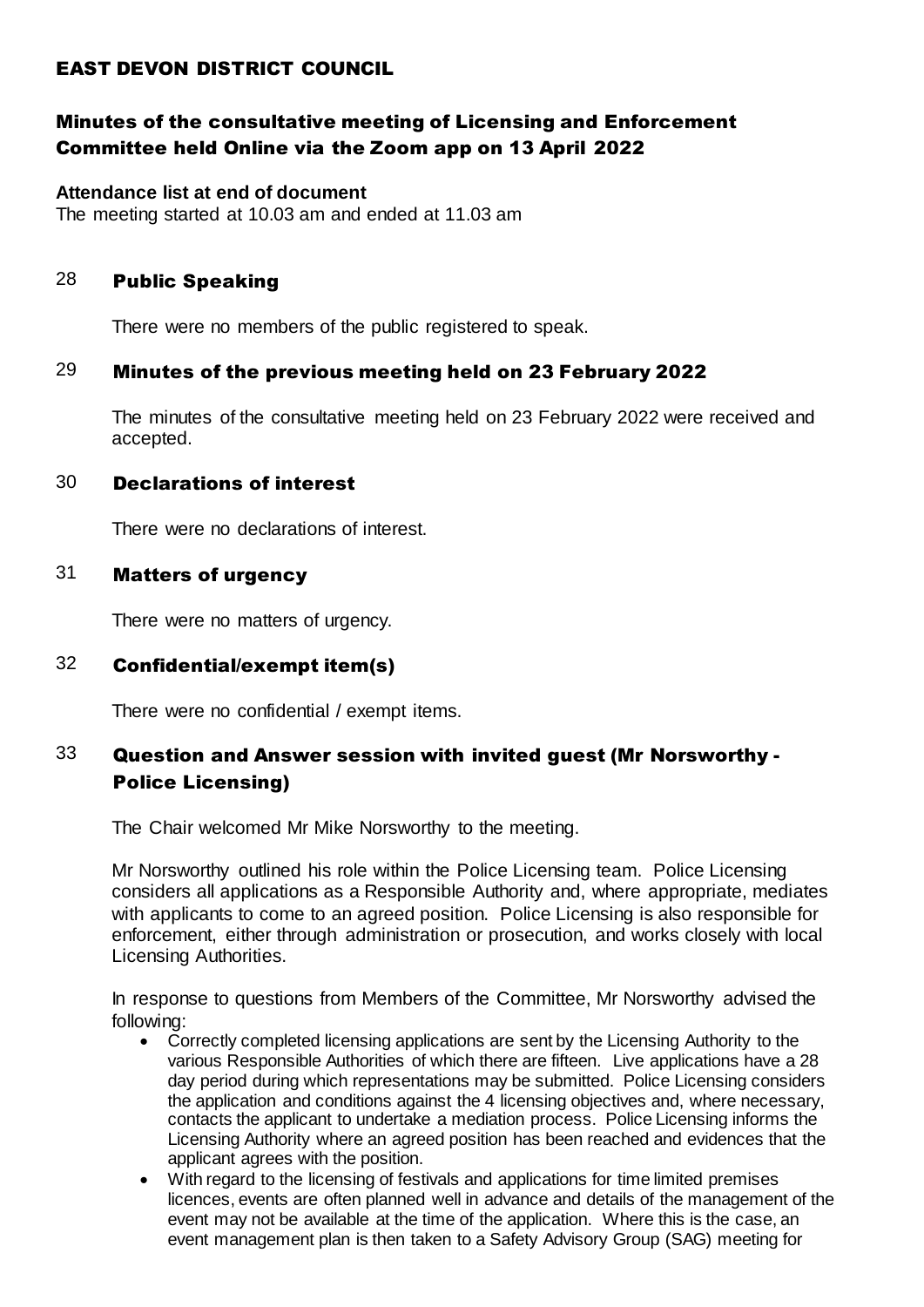discussion and agreement by the applicant and Responsible Authorities. A condition of the licence is that any such event is run in accordance with the event management plan. It was acknowledged that this process can cause concerns for local residents and Members of a Licensing & Enforcement Sub Committee hearing as not all of the event management details may be available at the time of the application. However, the Police have powers to close down an event if an agreed event management plan is not in place. If issues have arisen during an event, a full licence application could be required the following year.

- The Police Licensing team is very happy to receive complaints in order to build evidence of issues. Police Licensing adopts a stepped approach and will contact the Designated Premises Supervisor (DPS) and the Premises Licence Holder in the first instance. Where issues cannot be resolved, a review may be undertaken.
- Where complaints regarding noise have been received, it can be difficult to ascertain whether the issue is noise emanating from inside a premises or noise from anti-social behaviour outside a premises. There is no legal definition as to how far from a premises noise can be still be attributed to the premises. Police Licensing works with Environmental Health to resolve issues together. A diary of noise incidences provides useful information for Police Licensing and Environmental Health will assist residents with keeping a diary or monitoring noise issues.
- A process exists whereby Police Officers attending incidents at pubs notify the Police Licensing team using form L10. In addition, administration staff monitor Police logs on a daily basis to highlight any potential issues at premises of interest. The Police Licensing team regularly reminds Officers to keep them informed as issues arise.
- Good communication between Police Licensing and the EDDC Licensing Officers is key to effective working.
- Regarding event organisers advertising events before a licence has been granted, Police Licensing advice is that it is unwise for organisers to do this and that EDDC should not grant a licence if it is not happy to do so. The Licensing & Enforcement Sub Committee should not feel pressurised to grant a licence where a timescale is short before the holding of an event.
- It was noted that the Government had been lobbied several years ago to make public health a fifth Licensing Objective, however, the Government had not agreed to this proposal. Regarding public health, large hospitals record information using the ARID database system which enables information to be shared with partner agencies in order to highlight consistent problem areas of alcohol related incidents.

The Chair thanked Mr Norsworthy for attending and for his very helpful contribution to the meeting.

Mr Norsworthy noted that, in his experience of working with Local Authority licensing teams across Devon, the EDDC Licensing Officers ranked in the top 2 due to their pragmatic approach and way of working. The Licensing and Enforcement Committee should be reassured that Officers working behind the scenes are providing excellent support.

The Chair thanked Mr Norsworthy for his comments and asked the Licensing Manager to pass this on to staff.

Mr Norsworthy left the meeting.

### 34 Quarterly Licensing Report

The report from the Licensing Manager provided an update on the activities of the Licensing Service under the Licensing Act 2003, Gambling Act 2005, Taxi legislation and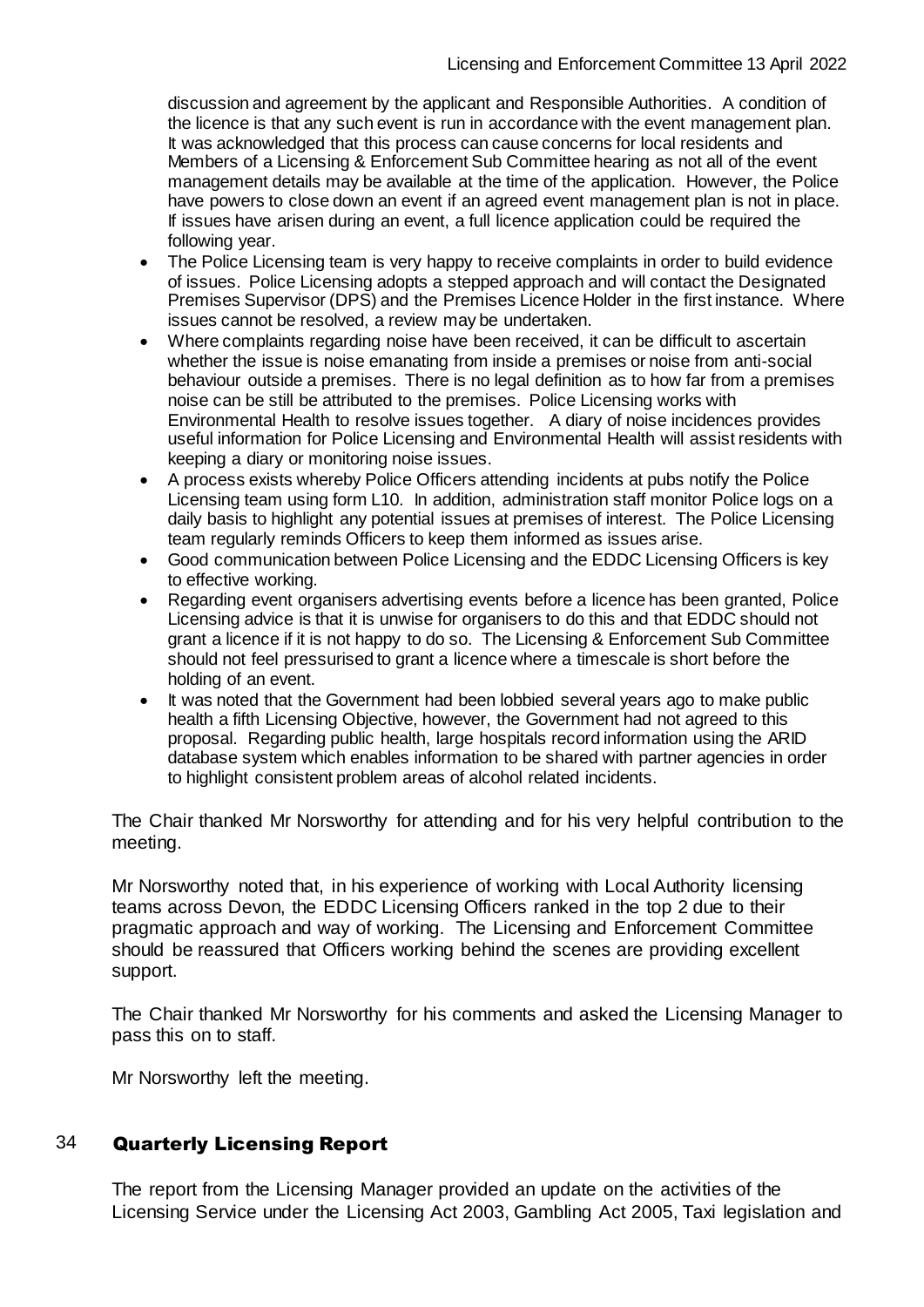General Licensing including Street Trading and Pavement Licences. The report covered the quarter to the end of March 2022.

The Licensing Manager noted that the period before the end of the financial year is busy due to requirements to supply data to various external agencies such as the Gambling Commission and The Home Office. The outcome of the surveys should be available for the next meeting of the Committee.

Regarding mandatory training for currently untrained Committee members, and new members appointed at the Annual Council meeting, further dates are available in June and July.

The Committee noted that no Environmental Health Officers were available to attend this meeting due to the recruitment underway in the EH team. When available, EH Officers would attend to update the Committee on animal health matters and this could be extended to include noise issues.

It was further noted that the Licensing Manager would be overseeing the Council's Safety Advisory Group responsibilities until a new EH Manager is in post.

The Quarterly Licensing Report was noted.

### 35 Taxi Fares Report

The Licensing Manager provided an update regarding the public consultation to increase the Hackney Carriage (Taxi) Fare Tariff and to set a date on the new table of fares. This would enable the taxi trade within the District to continue to operate economically whilst still maintaining an efficient, safe and cost effective service for those residents of and visitors to East Devon who need to use the services of a Hackney Carriage.

It was noted that no representations had been received during the public consultation and that the report proposed retaining the option of a further review later in the year should additional support be needed due to increasing costs.

The Committee noted the results of the public consultation undertaken on the increase to the Hackney Carriage Table of Fares.

The Committee would consider any further request for an increase within the next 12 months only upon an exceptional basis.

### **RECOMMENDATION TO COUNCIL**

That at its meeting on 20 April 2022 the fare increase be adopted from that date.

# Attendance List

**Councillors present:**

J Whibley (Chair) K Bloxham (Vice-Chair) A Dent P Jarvis B Taylor T Wright